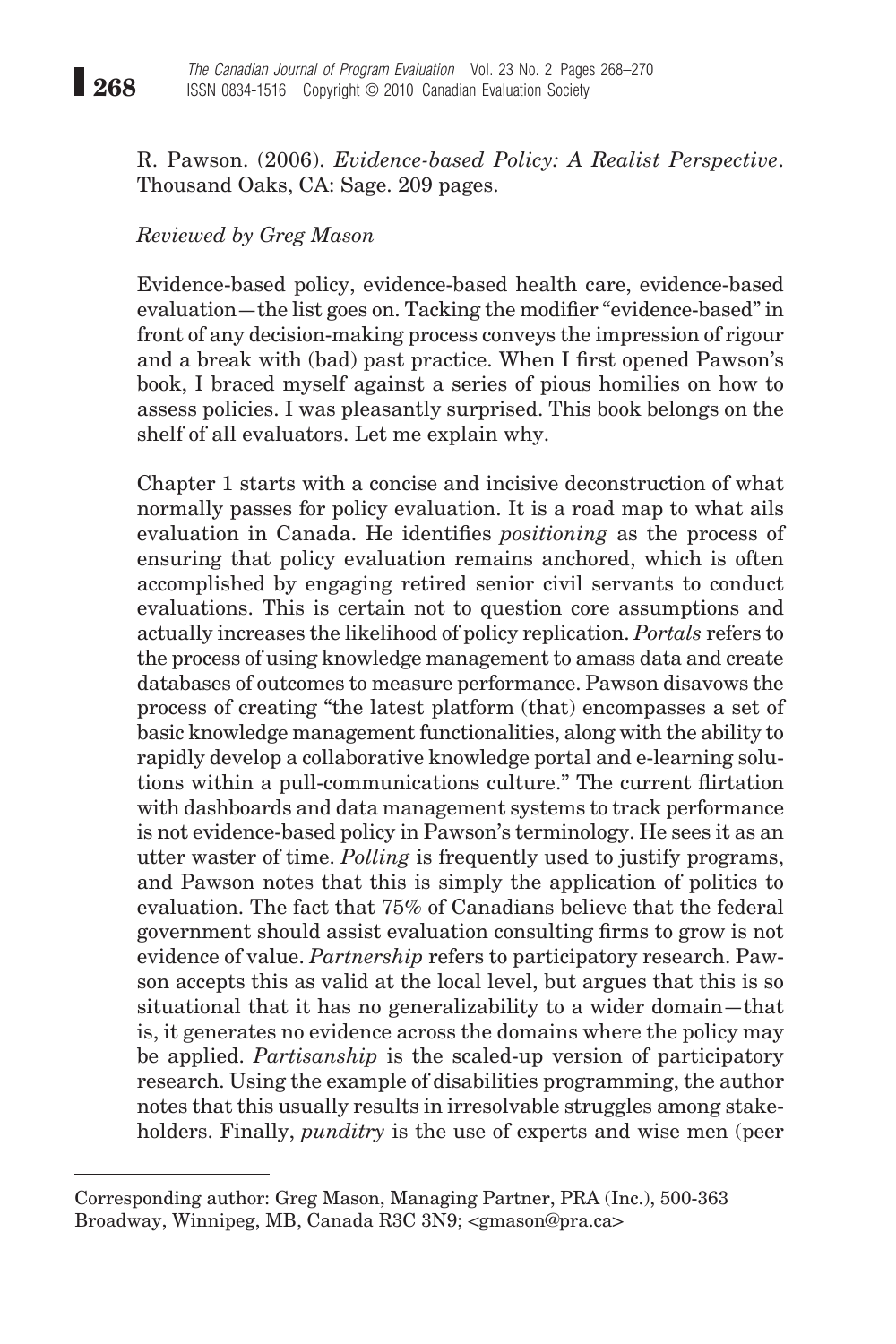reviewers?) to bring "independent" advice to an evaluation. Pawson dismisses this, arguing that experts invariably have biases and many either do not disclose them or, worse, are unaware they have them. Experts, especially academics, tend not to recuse themselves when they do not have the requisite knowledge.

The core of his argument starts in Chapter 2 with a discussion of the term *systematic review,* which lies at the heart of evidence-based policy. Pawson defines evidence-based policy as a response to a simple question: "What works?" All the theoretical development, research designs, qualitative assessment, and so on. focuses on that one single question. This chapter does a neat job of presenting the complex causality underlying even a simple program. The diagram that concludes this chapter completely repudiates the simplistic logic models that lie at the centre of all federal evaluations.

Chapter 3 is a gem. Pawson eviscerates meta-analysis, concluding that the meta-analytic process of "standardization, summarization, and aggregation does not produce any enduring truths." In particular, meta-analysis omits program theory and context, and systematically excludes evidence that can answer the question of what works.

Chapter 4 is the heart of the book, where Pawson discusses a "realist synthesis" anchored by the concept of a systematic review. This chapter reveals what it means to combine multiple lines of evidence, something that is stressed but rarely done in Canadian evaluations. A systematic review has six steps:

- 1. *Identifying the question* is much more than just clarifying terms. It includes theory development and ranking the questions. In most evaluation matrices (rationale/relevance, design/delivery/success/impact, and cost-effectiveness/alternatives), the 20 or 30 questions can be boiled down to two or three that really matter.
- 2. *Searching for primary studies* involves developing a set of hypotheses to guide the search for material (and these are not key terms to stuff into Google Scholar). These are complex, time-consuming literature reviews, not the superficial scans that now typify most evaluations. Human Resources Development Canada commissioned a Lessons Learned series in the late 1990s that carried budgets of in excess of \$120,000 (in 2008 dollars) and required a year to complete. It is a shame that series has not continued.